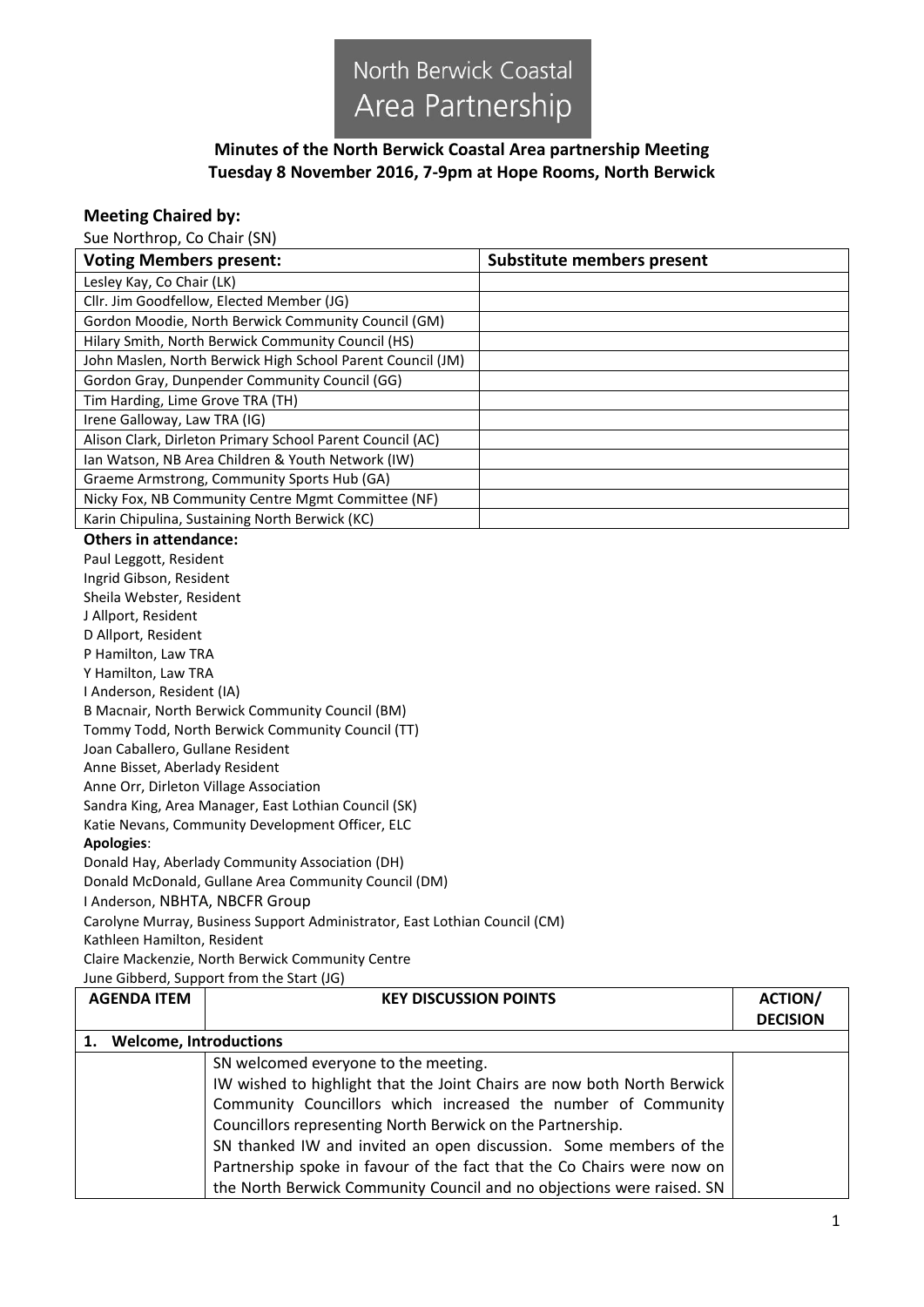| <b>AGENDA ITEM</b>                           | <b>KEY DISCUSSION POINTS</b>                                                                                                         | <b>ACTION/</b>  |  |
|----------------------------------------------|--------------------------------------------------------------------------------------------------------------------------------------|-----------------|--|
|                                              | said the issue could be considered as part of ongoing discussions about                                                              | <b>DECISION</b> |  |
|                                              | the development of the AP.                                                                                                           |                 |  |
| 2. Minutes from Previous Meeting & Apologies |                                                                                                                                      |                 |  |
|                                              | Tuesday 30 <sup>th</sup> August - minutes were approved by Hilary Smith, Gordon                                                      |                 |  |
|                                              | Gray.                                                                                                                                |                 |  |
|                                              | Apologies received were noted.                                                                                                       |                 |  |
| <b>Matters Arising</b><br>3.                 |                                                                                                                                      |                 |  |
|                                              | Business Association Membership - A letter has been sent to the North                                                                | <b>CM</b>       |  |
|                                              | Berwick Business Association inviting a representative onto the                                                                      |                 |  |
|                                              | Partnership. No reply has been received. CM to follow this up.<br>Sustaining North Berwick - has nominated CH who was in attendance. |                 |  |
|                                              | SN welcomed her to the meeting.                                                                                                      |                 |  |
|                                              | <b>Churches</b> - It was agreed to invite a representative for the local Churches                                                    | <b>CM</b>       |  |
|                                              | to the partnership.                                                                                                                  |                 |  |
|                                              | 14.5 Pedestrian Plans - The Partnership is awaiting details of any historic                                                          |                 |  |
|                                              | pedestrian plans for the High Street from North Berwick Community                                                                    |                 |  |
|                                              | Council.                                                                                                                             | LK              |  |
|                                              | Lime Grove, North Berwick                                                                                                            |                 |  |
|                                              | Members of the partnership have visited the Lime Grove site and agreed                                                               |                 |  |
| <b>Short-term Priorities</b><br>4.           | that this is a significant community asset.                                                                                          |                 |  |
|                                              | SK gave a brief update on short-term priorities which were underway                                                                  |                 |  |
|                                              | (Numbers are those in Area Plan).                                                                                                    |                 |  |
|                                              | 1.8 Feasibility for pitch at Aberlady Primary $-$ a new extension to the                                                             |                 |  |
|                                              | school is planned and the feasibility study for the all weather pitch                                                                |                 |  |
|                                              | will be considered in light of this.                                                                                                 |                 |  |
|                                              | 1.1 KN gave an update on the Support from the Start's proposal with<br>٠                                                             |                 |  |
|                                              | regard to a family support worker to be funded from the educational                                                                  |                 |  |
|                                              | attainment budget. Carefree Kids will employ the Worker but there                                                                    |                 |  |
|                                              | is still the issue of who will supervise the Worker locally to be                                                                    |                 |  |
|                                              | resolved                                                                                                                             |                 |  |
|                                              | 8 Gullane School crossing on the Main Street. The anti-skid surface<br>٠<br>has been completed.                                      |                 |  |
|                                              | 14.2 car park signage - installation Feb 2017.<br>٠                                                                                  |                 |  |
|                                              | 14.3 Extension of pavement Greenheads Road to recreation park -<br>٠                                                                 |                 |  |
|                                              | this is scheduled in works programme.                                                                                                |                 |  |
|                                              | 14.5 Awaiting response from Scottish Government re 'Charrette'<br>٠                                                                  |                 |  |
|                                              | application                                                                                                                          |                 |  |
|                                              | 7.2 Volunteering - SK met with STRIVE to help implement the<br>٠                                                                     |                 |  |
|                                              | volunteering strategy. SK suggested a sub group to take Community                                                                    |                 |  |
|                                              | Celebration event forward - HS/KN interested. SN suggested this                                                                      |                 |  |
|                                              | should be linked to the Health and Well Being Group.                                                                                 |                 |  |
|                                              | Shop currently looking for volunteers. Anyone interested<br>RNLI<br>٠<br>should drop into the shop.                                  |                 |  |
|                                              | 16.9 Murals. The external walls at the end of the High Street where<br>٠                                                             |                 |  |
|                                              | the mural is situated are in need of resurfacing. This is not ELC                                                                    |                 |  |
|                                              | property and the property owners would need to be approached to                                                                      |                 |  |
|                                              | agree whether they wish to improve their property. NF noted how                                                                      | <b>NF</b>       |  |
|                                              | well the area at the Beehive, War Memorial and Quality Street                                                                        |                 |  |
|                                              | looked but the walls and mural looked worn and in need of                                                                            |                 |  |
|                                              | restoration. BM suggested contacting the owners to propose that                                                                      |                 |  |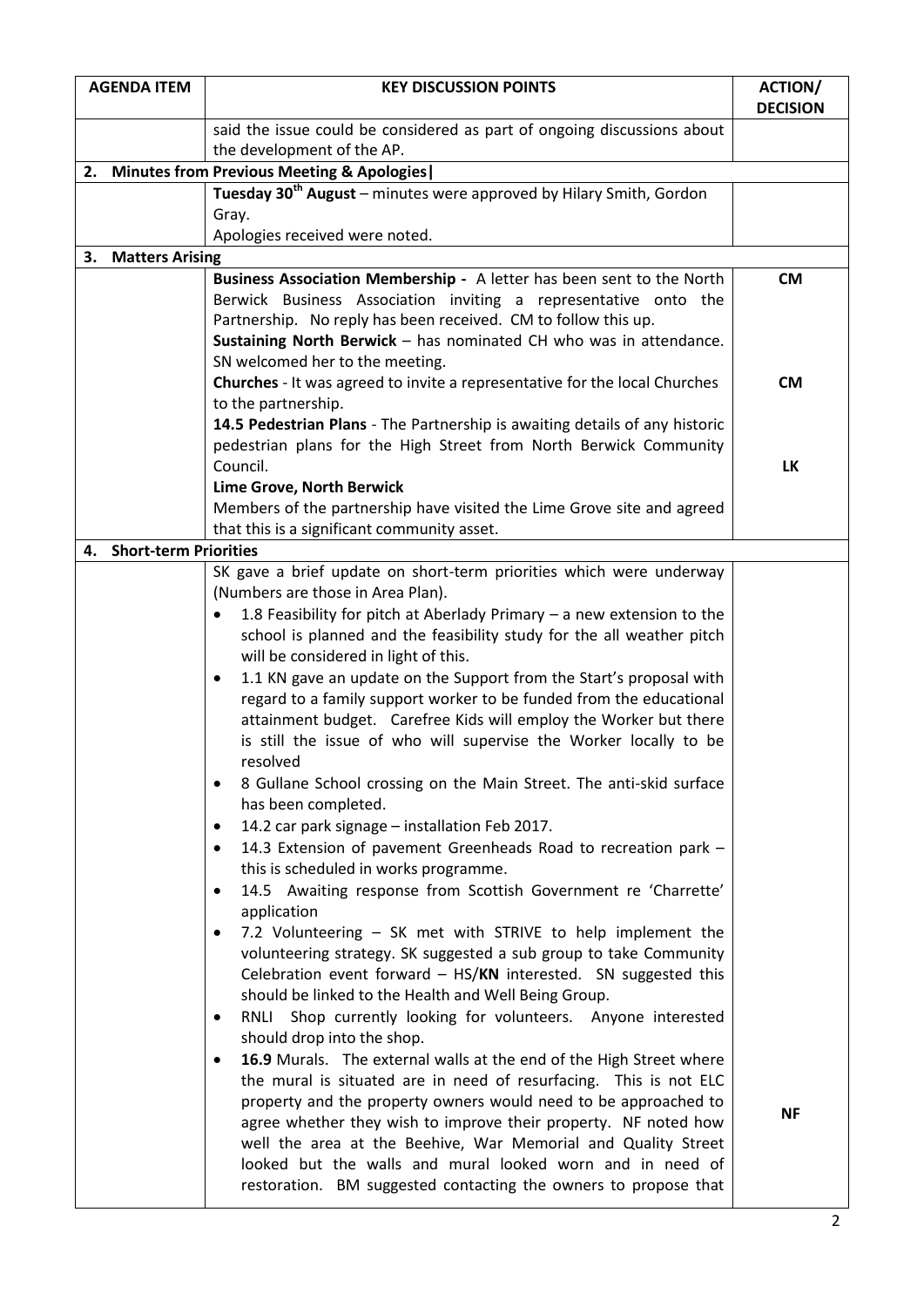|    | <b>AGENDA ITEM</b> | <b>KEY DISCUSSION POINTS</b>                                                                                                                                                                                                                                                                                                                                                                                                                                                                                                                                                                                                                                                                                                                                                                                                                                                                                                                                                                                                                                                                                                                                                                                                                                                                                                                                                                                                                                                                                                                                                                                                                                                                                                                                                                                                                                                                                                                                                                                                                                                                                                                                                  | <b>ACTION/</b>  |
|----|--------------------|-------------------------------------------------------------------------------------------------------------------------------------------------------------------------------------------------------------------------------------------------------------------------------------------------------------------------------------------------------------------------------------------------------------------------------------------------------------------------------------------------------------------------------------------------------------------------------------------------------------------------------------------------------------------------------------------------------------------------------------------------------------------------------------------------------------------------------------------------------------------------------------------------------------------------------------------------------------------------------------------------------------------------------------------------------------------------------------------------------------------------------------------------------------------------------------------------------------------------------------------------------------------------------------------------------------------------------------------------------------------------------------------------------------------------------------------------------------------------------------------------------------------------------------------------------------------------------------------------------------------------------------------------------------------------------------------------------------------------------------------------------------------------------------------------------------------------------------------------------------------------------------------------------------------------------------------------------------------------------------------------------------------------------------------------------------------------------------------------------------------------------------------------------------------------------|-----------------|
|    |                    |                                                                                                                                                                                                                                                                                                                                                                                                                                                                                                                                                                                                                                                                                                                                                                                                                                                                                                                                                                                                                                                                                                                                                                                                                                                                                                                                                                                                                                                                                                                                                                                                                                                                                                                                                                                                                                                                                                                                                                                                                                                                                                                                                                               | <b>DECISION</b> |
|    |                    | the Area Partnership pay for a site survey and recommendations for<br>the best way to remedy the area. NF to have an informal chat with<br>the owners.<br>6.7 & 6.9 Seating will be restored at Dirleton, North Berwick west<br>٠<br>green, Amenity Services looking at Gullane benches as well.<br>16.10 Train Station toilet feasibility - this was being done by ELC and<br>$\bullet$<br>it was agreed to reallocate funds to the bench repairs in the villages.<br>16.4 It was agreed to make a contribution to the Coastal<br>٠<br>Communities Museum to support future exhibitions. One suggestion<br>was to showcase local artist Robert Noble's work as 2017 is the<br>centenary of his death. SK to send application form to GM. There<br>was no stipulation on the Museum to run an exhibition on Robert<br>Noble but the suggestion could be considered for the future.<br>6.5 Water Fountain - Aberlady - SK advised that a tap will be fitted<br>$\bullet$<br>near to the ground for dog walkers.<br>16.10 Beach Wheelchairs - their priority is to improve the east beach<br>٠<br>ramp and a site visit with Amenity Services will be arranged soon.<br>5.3 Develop inviting spaces where people can grow their own food -<br>$\bullet$<br>agreed to allocate £500 to Sustaining North Berwick to take<br>identified priority forward.<br>16.3 What's On web site now up and<br>$\bullet$<br><b>O</b> What's On<br>running. Dunbar Area Partnership will<br>fund this year. SK to check if funding<br>allocated can be used for next year.<br>List your local community events for free and find out what's on in<br>East Lothian at www.whatsoneastlothian.com<br>6.5 Aberlady War Memorial garden - Site survey and design being<br>٠<br>drawn up. Community consultation re hedge to be considered.<br>12.3 Coffin Way, Aberlady - Site inspection done- Amenity Services<br>$\bullet$<br>to carry out repairs. SN suggested this should link to forthcoming<br>Aberlady Community Roadshow being planned with D Hay.<br>2.8 Community Assets - SK requested the partnership map<br>$\bullet$<br>community assets in the villages, assets identified through | <b>SK</b>       |
|    |                    | Community Conversation in North Berwick.<br>SK will organise a reminder email to be sent requesting Evaluations from<br>completed projects funded in the last financial year.                                                                                                                                                                                                                                                                                                                                                                                                                                                                                                                                                                                                                                                                                                                                                                                                                                                                                                                                                                                                                                                                                                                                                                                                                                                                                                                                                                                                                                                                                                                                                                                                                                                                                                                                                                                                                                                                                                                                                                                                 | <b>SK</b>       |
|    |                    | IM had emailed suggesting a more robust cost/benefit analysis of<br>priorities from the Area Plan. This is being considered across the<br>Partnerships and SK will report back with suggestions on how best to<br>implement this. The method of allocating short term priorities will be<br>discussed at the next meeting.                                                                                                                                                                                                                                                                                                                                                                                                                                                                                                                                                                                                                                                                                                                                                                                                                                                                                                                                                                                                                                                                                                                                                                                                                                                                                                                                                                                                                                                                                                                                                                                                                                                                                                                                                                                                                                                    | <b>SK</b>       |
| 5. |                    | <b>Feedback from Annual Public Meeting</b>                                                                                                                                                                                                                                                                                                                                                                                                                                                                                                                                                                                                                                                                                                                                                                                                                                                                                                                                                                                                                                                                                                                                                                                                                                                                                                                                                                                                                                                                                                                                                                                                                                                                                                                                                                                                                                                                                                                                                                                                                                                                                                                                    |                 |
|    |                    | Notes from the APM were circulated. The suggestions were added to the                                                                                                                                                                                                                                                                                                                                                                                                                                                                                                                                                                                                                                                                                                                                                                                                                                                                                                                                                                                                                                                                                                                                                                                                                                                                                                                                                                                                                                                                                                                                                                                                                                                                                                                                                                                                                                                                                                                                                                                                                                                                                                         |                 |
|    |                    | Community Conversation results.                                                                                                                                                                                                                                                                                                                                                                                                                                                                                                                                                                                                                                                                                                                                                                                                                                                                                                                                                                                                                                                                                                                                                                                                                                                                                                                                                                                                                                                                                                                                                                                                                                                                                                                                                                                                                                                                                                                                                                                                                                                                                                                                               |                 |
| 6. |                    | 'Community Conversation' Presentation                                                                                                                                                                                                                                                                                                                                                                                                                                                                                                                                                                                                                                                                                                                                                                                                                                                                                                                                                                                                                                                                                                                                                                                                                                                                                                                                                                                                                                                                                                                                                                                                                                                                                                                                                                                                                                                                                                                                                                                                                                                                                                                                         |                 |
|    |                    | HS gave a short presentation on the themes emerging from the<br>Community Conversation. There were over 1,200 suggestions made so<br>far.<br>HS thanked SK for collating all the responses. The initial sift through the                                                                                                                                                                                                                                                                                                                                                                                                                                                                                                                                                                                                                                                                                                                                                                                                                                                                                                                                                                                                                                                                                                                                                                                                                                                                                                                                                                                                                                                                                                                                                                                                                                                                                                                                                                                                                                                                                                                                                      |                 |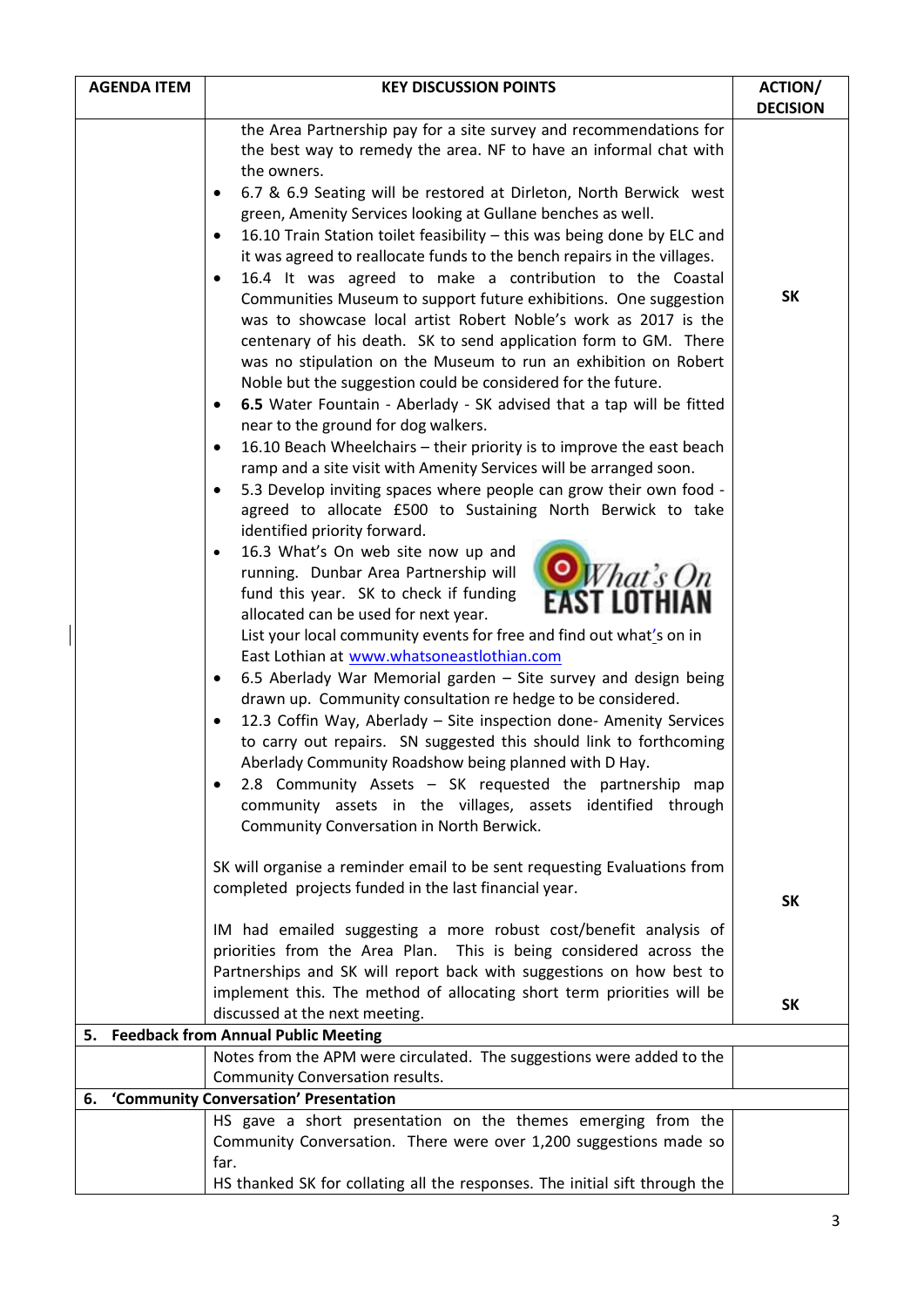| <b>AGENDA ITEM</b>                   | <b>KEY DISCUSSION POINTS</b>                                                                                                                                                                                                                                                                                                                                                                                                                                                                                                                                                                                                                                                                                                           | <b>ACTION/</b><br><b>DECISION</b> |
|--------------------------------------|----------------------------------------------------------------------------------------------------------------------------------------------------------------------------------------------------------------------------------------------------------------------------------------------------------------------------------------------------------------------------------------------------------------------------------------------------------------------------------------------------------------------------------------------------------------------------------------------------------------------------------------------------------------------------------------------------------------------------------------|-----------------------------------|
|                                      | data suggested three main themes - safety, amenities and facilities and<br>community cohesion. However it was felt that the data would be more<br>useful in the first instance if they were mapped onto the themes of the<br>NBCAP subgroups. The two biggest categories were "on the move" and<br>the general "miscellaneous". These were further analysed with the<br>largest number of comments being on parking/traffic and safety issues<br>(OTM) and community assets, social inclusion, environment and the<br>creation of a community hub (community assets). The data are available<br>for more analysis by NBCAP and any other group/individual that might<br>find it useful. The presentation powerpoint is also available. |                                   |
|                                      | The Communications Group has proposed a series of community<br>roadshows. DH and SN have had a preliminary discussion for an Aberlady<br>Roadshow based round the monthly lunch. AB was interested in being<br>involved as an Aberlady resident. It was agreed that the Village<br>Community Councils & Associations take a lead on taking the Community<br>Conversation into their communities.                                                                                                                                                                                                                                                                                                                                       | AB                                |
|                                      | Sustaining North Berwick has a wealth of data which could be accessed,<br>this could be used to inform the Charrette process.                                                                                                                                                                                                                                                                                                                                                                                                                                                                                                                                                                                                          |                                   |
|                                      | AC asked whether the Area Partnership was aware of the future plans for<br>the Seabird Centre and the impact this would have on the town. SK will<br>contact the Seabird Centre and invite them to a future meeting.                                                                                                                                                                                                                                                                                                                                                                                                                                                                                                                   | <b>SK</b>                         |
| <b>Reports from Sub Groups</b><br>7. |                                                                                                                                                                                                                                                                                                                                                                                                                                                                                                                                                                                                                                                                                                                                        |                                   |
|                                      | North Berwick Children & Youth Network<br>Interviews will be taking place for the Youth Worker to take forward the<br>Mental Health Pathway working with primary schools and North Berwick<br>High School. The Worker will be employed through North Berwick Youth<br>Project.<br>Employability support is being offered to young people.                                                                                                                                                                                                                                                                                                                                                                                              |                                   |
|                                      | <b>Support from the Start</b><br>The Take Your Chalk for a Walk will start on 17 November at North<br>Berwick Nursery, Gullane on 23 <sup>rd</sup> Aberlady Primary on 24 <sup>th</sup> . This will<br>encourage children to play outside and promote the work and profile of<br>Support from the Start across the area. Parenting groups underway.                                                                                                                                                                                                                                                                                                                                                                                    |                                   |
|                                      | On the Move<br>The Group has requested sight of ELC draft Transportation Strategy<br>following discussion with PF. The Charrette process if application<br>successful will bring different interest groups together to consider High<br>Street safety, parking, pedestrians business interests. If the application is<br>unsuccessful the Group will consider other ways of taking this forward.<br>North Berwick Community Council is responding to Local Development<br>Plan and as an active Area Partnership member will report back to the<br>Partnership on consultation.                                                                                                                                                        |                                   |
|                                      | Health & Wellbeing Network (formerly Older People's Network)<br>Actively engaging with Health & Social Care staff on services for older<br>people including transport, health and housing. NB TheClub has started<br>and provides a social space and activities in the Hope Rooms, 12 people                                                                                                                                                                                                                                                                                                                                                                                                                                           |                                   |